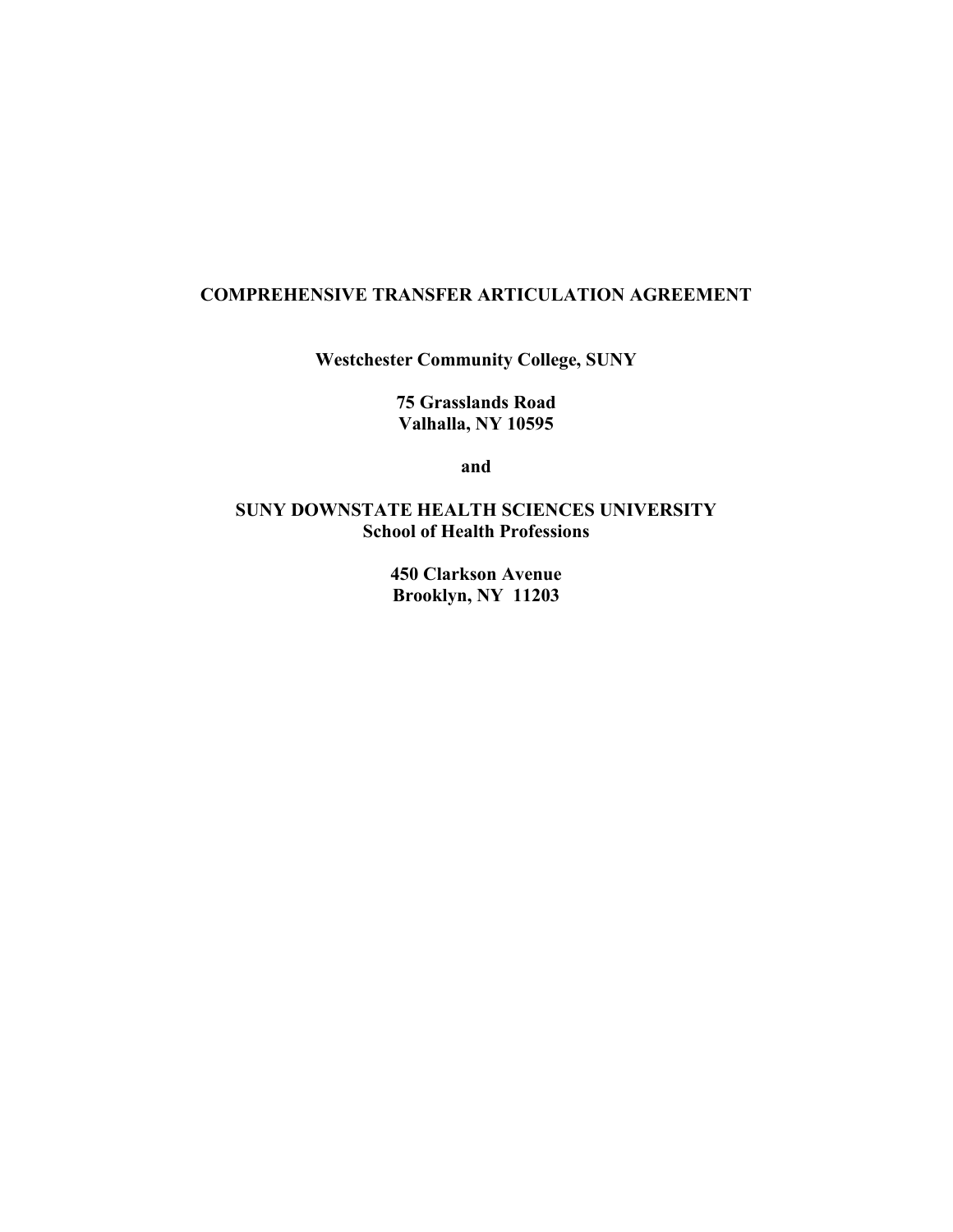#### **I. PURPOSE**

Westchester Community College (hereinafter referred to as "WCC"), a community college in Westchester County, New York, and SUNY Downstate Health Sciences University's School of Health Professions (hereinafter "SOHP"), an institution in Kings County, New York, agree to articulate the programs outlined in this document to ensure a smooth transfer process for Westchester Community College graduates.

The purpose of this Articulation Agreement (the "Agreement") is to establish collaboration between WCC and SOHP, to promote degree completion and facilitate the transfer process. This Agreement assures that students will matriculate into the Physical Therapy (PT), or Diagnostic Medical Imaging (DMI) programs contained within SOHP with junior standing for the DMI program and senior standing for the PT program. The following general principles guide the operation of this Agreement:

### **II. ADMISSIONS**

This Agreement only applies to students who have successfully met WCC's graduation requirements before seeking enrollment at SOHP. Such students will be accepted to SOHP based on the following conditions:

#### **III. UPON MEETING TRANSFER REQUIREMENTS**

Upon meeting transfer admission requirements, applicants will be required to complete an interview and will transfer with **senior standing** into the Physical Therapy, or **junior standing** into the Diagnostic Medical Imaging programs contained within SOHP. Students who transfer from WCC to SOHP are expected to adhere to general academic policies and procedures required for admission to the SOHP, and to fulfill any particular requirements (regarding GPA, prerequisites, clinical experience, etc.) that may be in place for certain academic programs at the SOHP. SOHP's catalog specifies, in detail, all relevant policies and procedures.

After receiving the application materials, SOHP selects candidates to interview. Following the interview, SOHP's Admissions Committee, in accordance with the standards of the institution, will offer conditional acceptance to candidates that have been selected, based on a review of the application materials and an interview.

To qualify for conditional admission to SOHP, candidates must have demonstrated academic credentials, motivation, and personal qualities, which give evidence of their suitability for a career in the health professions, and especially, success in the Physical Therapy or Diagnostic Medical Imaging programs, whichever applies in the particular instance.

# **IV. ACCEPTANCE OF CREDITS**

As part of the respective programs' admissions requirements (Appendix B), applicants to SOHP's Physical Therapy program may transfer in a maximum of 80-semester credits (9 credits must be at the upper-division level at a 4-year college) and applicants to SOHP's Diagnostic Medical Imaging program may transfer in a maximum of **60-**semester credits, which will be applied toward the completion of the articulated bachelor's degree program.

Students will receive a transfer credit evaluation before being admitted to the program.

#### **V. REMAINING CREDITS AT RECEIVING INSTITUTION**

Students who attend SOHP under this agreement will be required to fulfill the bachelor's degree requirements for the Diagnostic Medical Imaging program and the bachelor's and doctoral degree requirements (BS/DPT) for the Physical Therapy program that are in effect the semester/year they matriculate, not to exceed the number of remaining credits outlined in Appendix C.

# **VI. GENERAL EDUCATION CREDITS**

By the completion of the A.A. or A.S. degree at WCC, all students will be waived of the lower-level general education/core requirements at SOHP. Students will not be required to take any additional lower-level general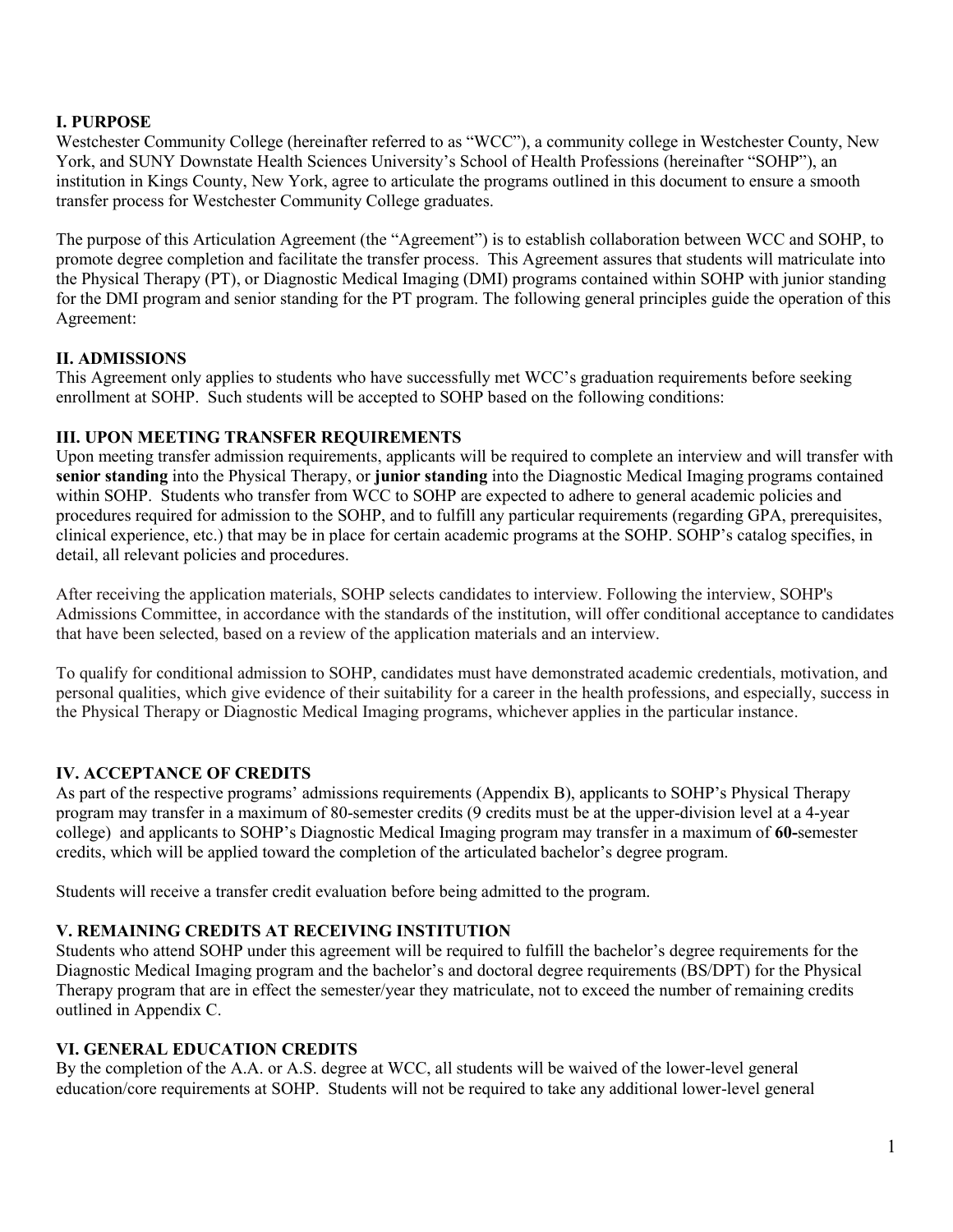education/core requirements. This applies to all accepted students, regardless of whether a program to program equivalency exists.

Students with an A.A.S. degree may have additional lower-level general education/core requirements at SOHP.

### **VII. PROMOTION/OUTREACH**

WCC and SOHP agree to publicize this Agreement via printed and electronic marketing materials and communications. WCC and SOHP agree to collaborate to ensure successful transfer initiatives.

WCC and SOHP grant a reciprocal license for each to use the name and/or logo of the other educational institution for promotion and advertisement of this specific agreement only, addressing graduates of WCC, promoting their associate degree completion. Neither party is authorized to use the other's name and/or logo for any purpose other than stated herein. Advertisement will be disseminated only after consultation between the parties. WCC and SOHP will communicate their marketing and promotion plan to each other to avoid duplication and to make effective use of promotion resources.

# **VIII. TERM/MONITOR/REVIEW**

- **A.** The initial term of this Agreement shall be four years from the date of the signature, with three (3) optional renewals of two years each.
- **B.** The Agreement may be amended or renewed at any time by mutual agreement and will be formalized via revision of this agreement.
- **C.** SOHP will annually provide WCC with statistics regarding transfer students from WCC. Such data will include the number of applications, enrollments, transfer credits, majors, GPAs, financial aid awarded outside of state/federal aid, as well as completion statistics.
- **D.** WCC and SOHP agree to communicate program changes promptly to avoid disruption of student progress toward degree completion.

# **IX. TERMINATION**

The Agreement may be terminated by either party for due cause and after written notification with a minimum of 90 days' notice. Termination of the Agreement will not adversely affect any students currently pursuing this program track at WCC or enrolled in or accepted to SOHP at the time of termination.

# **X. APPENDICES**

As part of this Agreement, the following have been included:

Appendix A: Program to Program Table, including links to program-specific advising materials. Appendix B: Program Admissions Requirements Appendix C: Programs of Study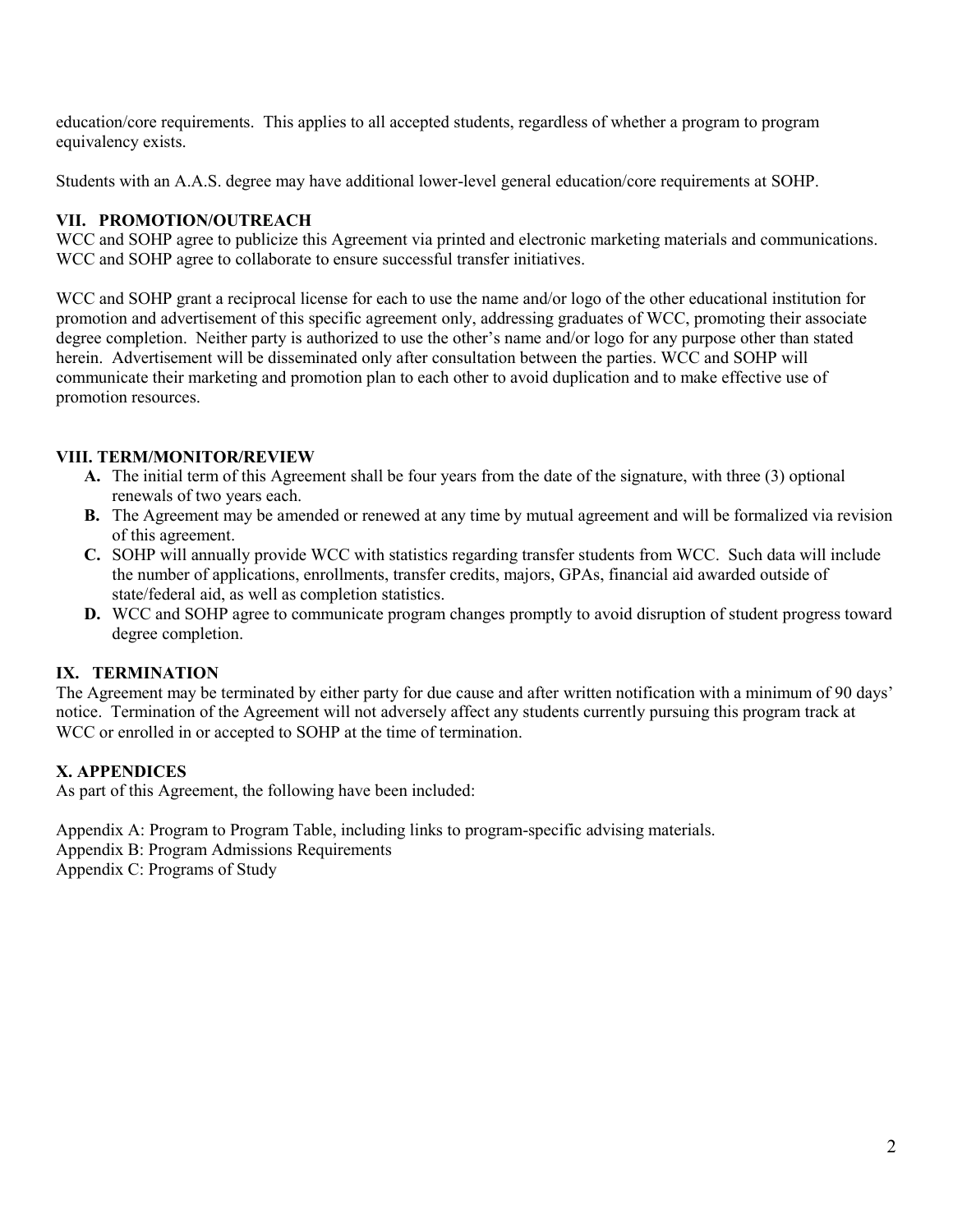| <b>Westchester Community College</b>                                                                                  |  |                       |           |            |  |  |  |
|-----------------------------------------------------------------------------------------------------------------------|--|-----------------------|-----------|------------|--|--|--|
| Provost & Vice President of Academic<br><b>Affairs</b>                                                                |  | Dr. Vanessa Morest    |           | 2/12/21    |  |  |  |
|                                                                                                                       |  | Name                  | Signature | Date       |  |  |  |
| President                                                                                                             |  | Dr. Belinda S. Miles  |           | 3-31-21    |  |  |  |
|                                                                                                                       |  | Name                  | Signature | Date       |  |  |  |
| <b>SUNY Downstate Health Sciences University's School of Health Professions</b><br>Dean, School of Health Professions |  | Dr. Allen Lewis       |           |            |  |  |  |
|                                                                                                                       |  |                       |           | 2/21/2020  |  |  |  |
|                                                                                                                       |  | Name                  | Signature |            |  |  |  |
| Physical Therapy, Program Director                                                                                    |  | Dr. Joanne Katz       |           | 12/22/2020 |  |  |  |
|                                                                                                                       |  | Name                  | Signature | Date       |  |  |  |
| Diagnostic Medical Imaging,<br>Program Director                                                                       |  | Dr. Yosefa Joy Pessin |           | 12/22/2020 |  |  |  |
|                                                                                                                       |  | Name                  | Signature | Date       |  |  |  |

*There are two original signed documents, one for each institution. Upon completion, please return documents to:*

> *Dr. Vanessa Morest Provost & Vice President of Academic Affairs Westchester Community College 75 Grasslands Road Valhalla, New York 10595*

> > *[Vanessa.Morest@sunywcc.edu](about:blank) Ph. (914) 606-6712*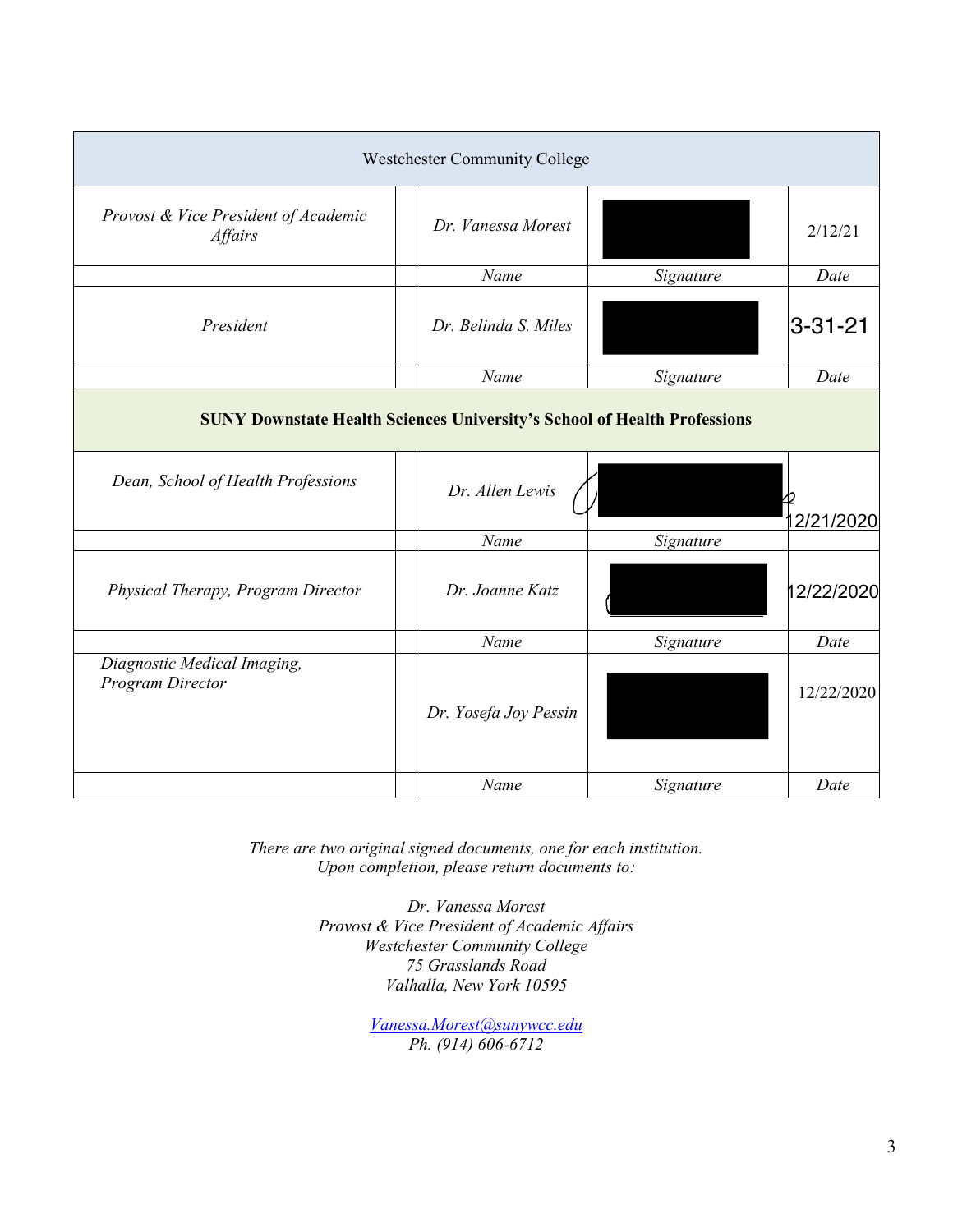#### Appendix A Program to Program Table

| <b>SUNY Downstate Diagnostic Medical Imaging</b><br>Program   | <b>Westchester Community College</b> |                         |                                                       |  |  |
|---------------------------------------------------------------|--------------------------------------|-------------------------|-------------------------------------------------------|--|--|
| <b>Pre-requisites</b>                                         | Course<br><b>Prefix</b>              | Course<br><b>Number</b> | <b>Title</b>                                          |  |  |
|                                                               |                                      |                         |                                                       |  |  |
| English (6 crs) - 2 classes (non-remedial)                    | <b>ENG</b>                           | 101                     | Writing and Research                                  |  |  |
|                                                               | <b>ENG</b>                           | 102                     | Writing and Literature                                |  |  |
| Mathematics (3 crs) (excludes remedial Math)<br><b>Either</b> | <b>MATH</b>                          | 140                     | <b>Statistics</b>                                     |  |  |
| <b>Or</b>                                                     | <b>MATH</b>                          | 117                     | College Quantitative Reasoning<br>(3 credits)         |  |  |
| <b>Or</b>                                                     | <b>MATH</b>                          | 130                     | College Algebra: Functions $\&$<br>Models (3 credits) |  |  |
| 0r                                                            | <b>MATH</b>                          | 131                     | College Algebra                                       |  |  |
| $A\&P1$ w/Lab (4 crs)                                         | <b>BIOL</b>                          | 121                     | Anatomy and Physiology 1 (and<br>Lab) (4 credits)     |  |  |
| $A\&P 2$ w/Lab (4 crs)                                        | <b>BIOL</b>                          | 123                     | Anatomy and Physiology 2 (and<br>Lab) (4 credits)     |  |  |
| <b>General Psychology (3 crs)</b>                             | <b>PSYCH</b>                         | 101                     | General Psychology (3 credits)                        |  |  |
| General Chem 1 w/Lab (4 crs)                                  | <b>CHEM</b>                          | 107                     | Inorganic Chemistry 1 (and Lab)                       |  |  |
| General Physics 1 w/Lab (4 crs)                               | <b>PHYSC</b>                         | 111                     | College Physics 1 (plus required<br>Lab and Workshop) |  |  |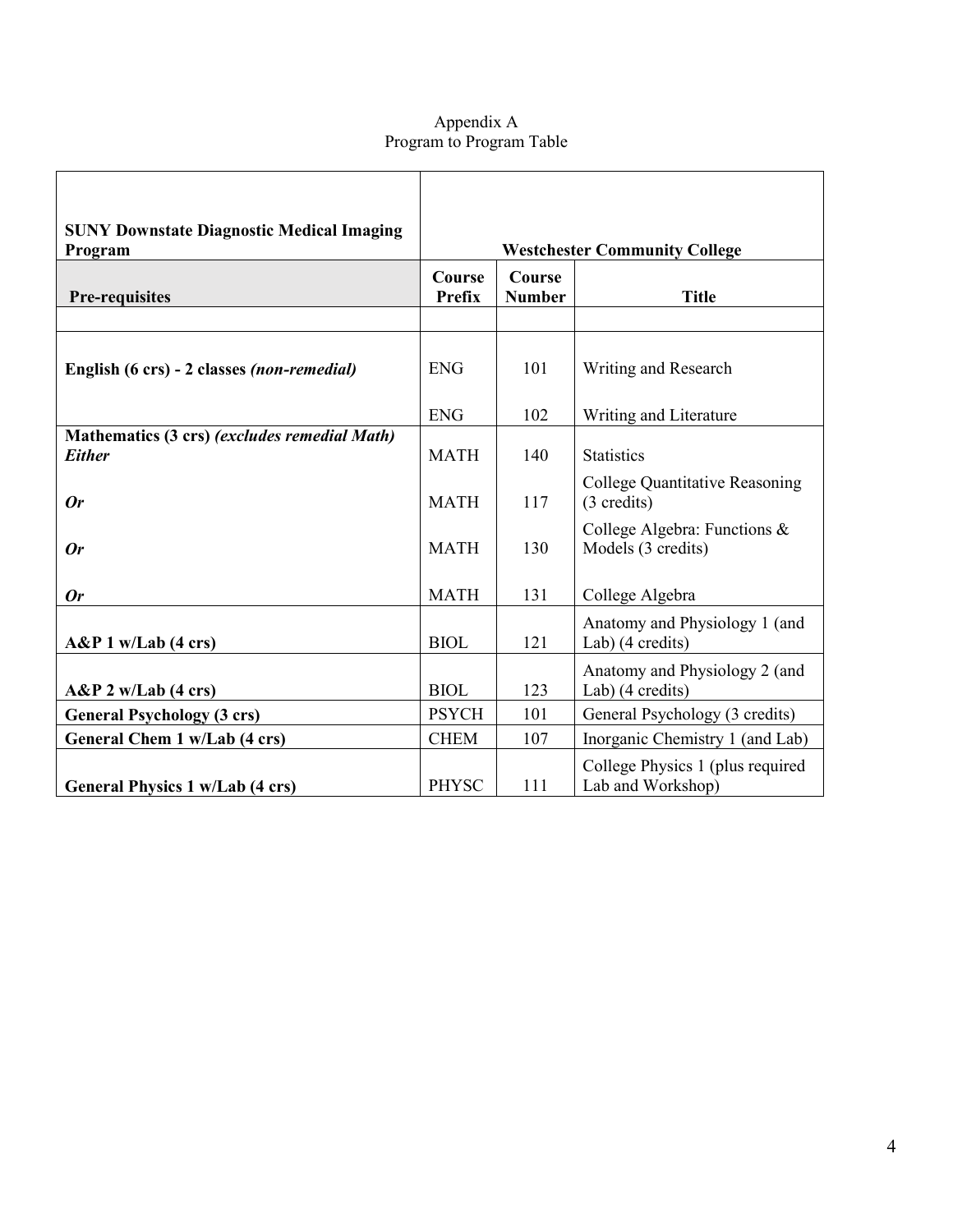| <b>SUNY Downstate Physical Therapy</b>                 |                                                                        |                         |                                                       |  |  |
|--------------------------------------------------------|------------------------------------------------------------------------|-------------------------|-------------------------------------------------------|--|--|
| Program                                                |                                                                        |                         | <b>Westchester Community College</b>                  |  |  |
| <b>Pre-requisites</b>                                  | Course<br>Prefix                                                       | Course<br><b>Number</b> | <b>Title</b>                                          |  |  |
|                                                        |                                                                        |                         |                                                       |  |  |
| $A\&P1$ w/Lab (4 crs)                                  | <b>BIOL</b>                                                            | 121                     | Anatomy and Physiology 1 (and Lab) (4<br>credits)     |  |  |
| $A\&P 2$ w/Lab (4 crs)                                 | <b>BIOL</b>                                                            | 123                     | Anatomy and Physiology 2 (and Lab) (4<br>credits)     |  |  |
| General Chem 1 w/Lab (4 crs)                           | <b>CHEM</b>                                                            | 107                     | Inorganic Chemistry 1 (and Lab)                       |  |  |
| General Chem 2 w/Lab (4 crs)                           | <b>CHEM</b>                                                            | 111                     | Inorganic Chemistry 2 (and Lab)                       |  |  |
| General Physics 1 w/Lab (4 crs)                        | <b>PHYSC</b>                                                           | 111                     | College Physics 1 (plus required Lab and<br>Workshop) |  |  |
| General Physics 2 w/Lab (4 crs)                        | <b>PHYSC</b>                                                           | 112                     | College Physics 2 (plus required Lab and<br>Workshop) |  |  |
| <b>General Psychology (3 crs)</b>                      | <b>PSYCH</b>                                                           | 101                     | General Psychology (3 credits)                        |  |  |
| <b>Psychology Elective (3 crs)</b>                     | <b>PSYCH</b>                                                           |                         | any course from the Psychology dept.                  |  |  |
| English (3 crs) - 1 class (non-remedial)               | <b>ENG</b>                                                             | 101                     | Writing and Research                                  |  |  |
| Statistics (3 crs) (excludes remedial<br><b>Math</b> ) | <b>MATH</b>                                                            | 140                     | <b>Statistics</b>                                     |  |  |
| <b>Upper Division Credits (9 crs)</b>                  | Must be completed at a 4-year college, all from the same<br>department |                         |                                                       |  |  |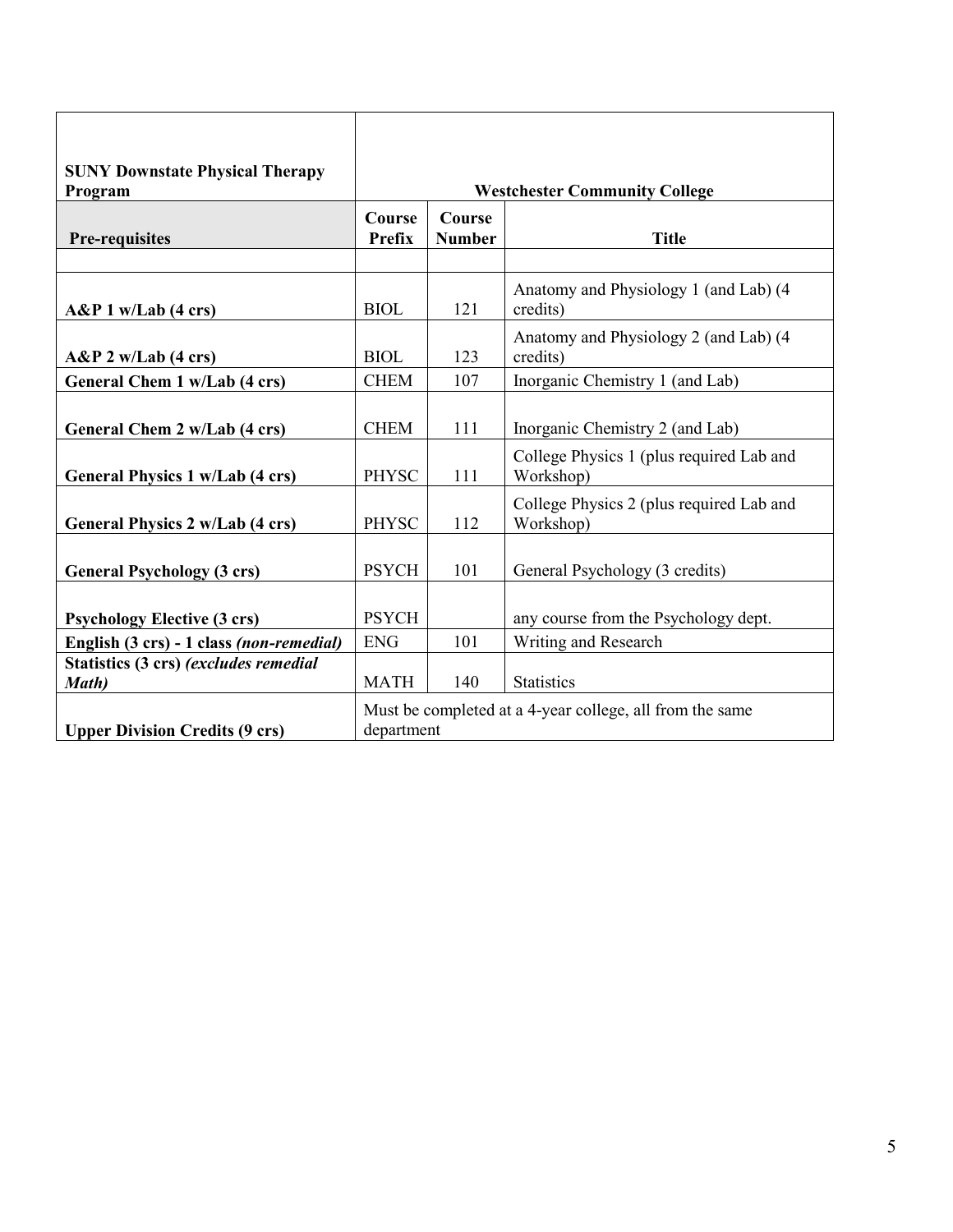#### Appendix B

#### ADMISSIONS REQUIREMENTS

#### **Physical Therapy Program**

- 1. A minimum of 80-semester credits from a college or university accredited by a regional accrediting organization recognized by the Council for Higher Education Accreditation (CHEA) such as the Middle States Association of Colleges and Schools, New England Association of Schools and Colleges, North Central Association, Northwest Commission on Colleges and Universities, Southern Association of Colleges and Schools, and the Western Association of Schools and Colleges.
- 2. Two Letters of recommendation: one from a college science professor and one from a physical therapist.
- 3. At least 9-semester credits must be completed at a 4-year college at the Junior or Senior level.\*\*\*
- 4. A minimum, cumulative undergraduate Grade Point Average (GPA) of 3.0 on a 4.0 scale
- 5. Graduate Records Examination (General G.R.E.) score report **Use Institutional Code 2534**
- 6. A minimum of 50 hours of **clinical** experience in a Physical Therapy setting.
- 7. Online courses are accepted for prerequisites, but we prefer a college laboratory setting (wet lab) for science courses that require labs.
- 8. A letter grade of "C" or better in each of the following prerequisite courses:

| Subject                                                                                                | Credits |
|--------------------------------------------------------------------------------------------------------|---------|
| Anatomy & Physiology 1 with labs or<br>Anatomy & Physiology 2 with labs*                               | 4       |
| Anatomy & Physiology 2 with labs** or<br>General Biology 1 with labs or<br>General Biology 2 with labs | 4       |
| General Chemistry 1 with labs and<br>General Chemistry 2 with labs                                     | 8       |
| General Physics 1 with labs and<br>General Physics 2 with labs                                         | 8       |
| General Psychology                                                                                     | 3       |
| Psychology Elective                                                                                    | 3       |
| <b>Statistics</b>                                                                                      | 3       |
| English                                                                                                | 3       |
| Three $(3)$ , Upper Division (junior/senior) courses ***                                               | 9       |

\* You must complete at least 1 semester of Anatomy & Physiology with lab

\*\* The same Anatomy & Physiology with lab course can only be counted once, either above or here

\*\*\* These courses must all be from the **same area of study or the same discipline**; e.g. Nine upper-division credits from the Biology department, or the History department.

**Note Minimum grade of "B" preferred in all science prerequisite courses. Only science courses designed for science majors are acceptable. All required sciences must be less than 10 years old for all applicants; we will no longer consider any required sciences that are greater than 10 years old.**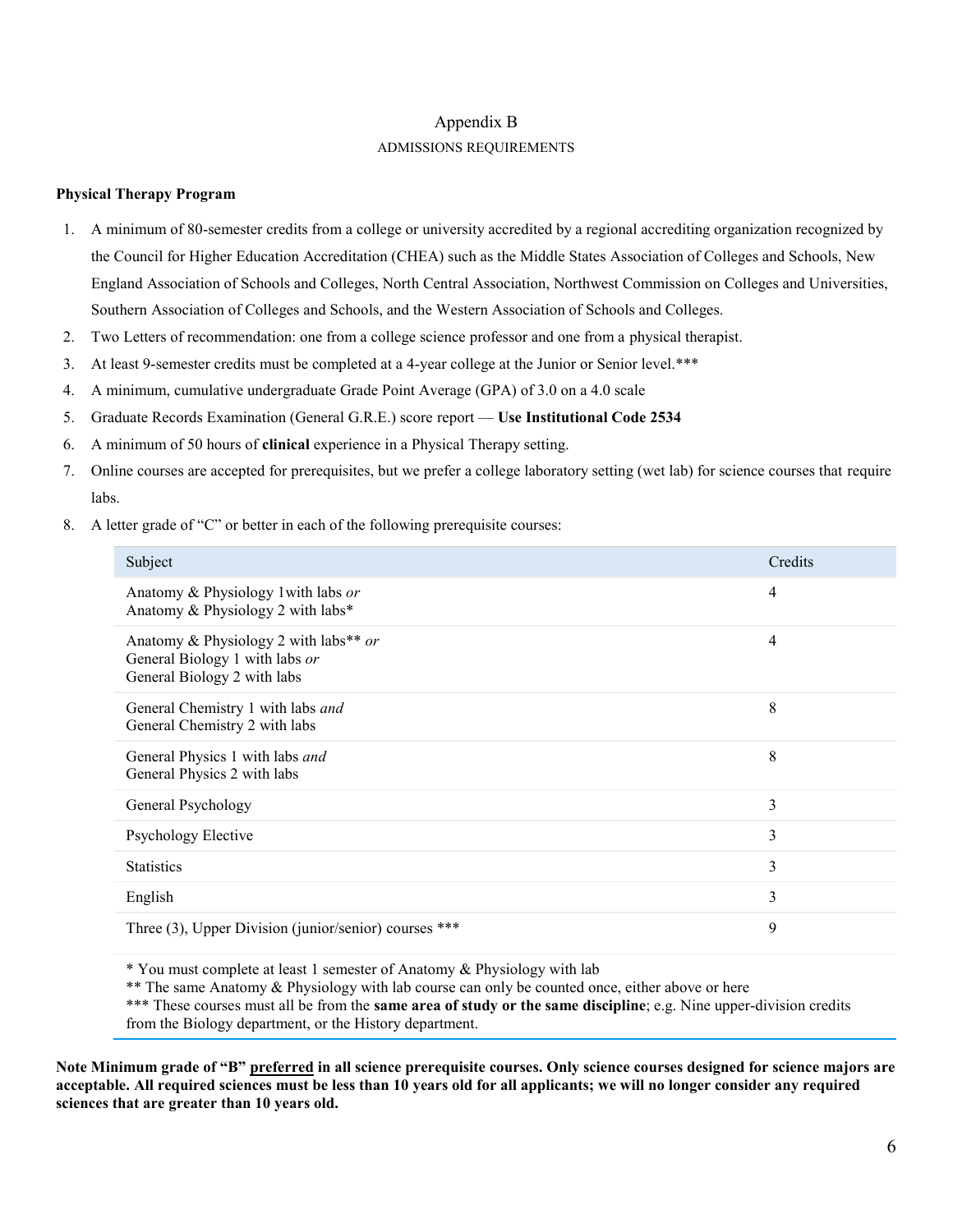#### **Diagnostic Medical Imaging Program (DMI)**

- 1. A minimum of 60-semester credits from a college or university accredited by a regional accrediting organization recognized by the Council for Higher Education Accreditation (CHEA) such as the Middle States Association of Colleges and Schools, New England Association of Schools and Colleges, North Central Association, Northwest Commission on Colleges and Universities, Southern Association of Colleges and Schools, and the Western Association of Schools and Colleges.
- 2. A minimum undergraduate cumulative Grade Point Average (GPA) of 3.0 on a 4.0 scale
- 3. You must submit two letters of recommendation. SUNY Downstate Health Sciences University has moved toward exclusive use of electronic recommendation submissions. Your recommenders must be a professional colleague who can comment on your potential for success in this program, **or** a current/former college/university professor, **or** an employer/supervisor. Please visit the [application instructions](about:blank) to learn more about the letter of recommendation requirements.
- 4. A **minimum** of 20 hours of patient-related clinical healthcare experience i**n a medical setting is required**. This may be paid or volunteer work hours, but must involve patient contact. **This experience must have been completed within the last five (5) years and placed on official letterhead and signed by the supervisor in the medical setting where you volunteered.**
- 5. The DMI program accepts online courses for prerequisites, but prefer a college laboratory setting (wet lab) for science courses that require labs. All physical science courses **must be designated for science majors.**
- 6. A minimum grade of "**C**" or better in the following prerequisite courses:

| Subject                                                               | <b>Credits</b> |
|-----------------------------------------------------------------------|----------------|
| Anatomy & Physiology 1 with lab** and                                 | 8              |
| Anatomy & Physiology 2 with lab**                                     |                |
| (Must be designated for Science Majors)                               |                |
| General Chemistry 1 with lab* (Must be designated for Science Majors) | $\overline{4}$ |
| General Physics 1 with lab** (Must be designated for Science Majors)  | 4              |
| Mathematics or Statistics (Not Remedial Math)                         | 3              |
| Psychology                                                            | 3              |
| English                                                               | 6              |

*\* All science courses must have labs*

\*\* Anatomy & Physiology 1 and 2 with lab and General Physics 1 with lab must be less than 6 years old for all applicants; **we will no longer consider any required sciences that are greater than 6 years old. Note: Applicants may use Statistics to fulfill the Math requirement.**

*Note: If accepted, CPR certification is required by August 15 of your planned year of matriculation. The DMI program accepts the following course: American Heart Association: BLS for Healthcare Providers (CPR and AED). Must be valid for 2 years. (Heart saver will NOT be accepted). Online CPR certifications will not be accepted.*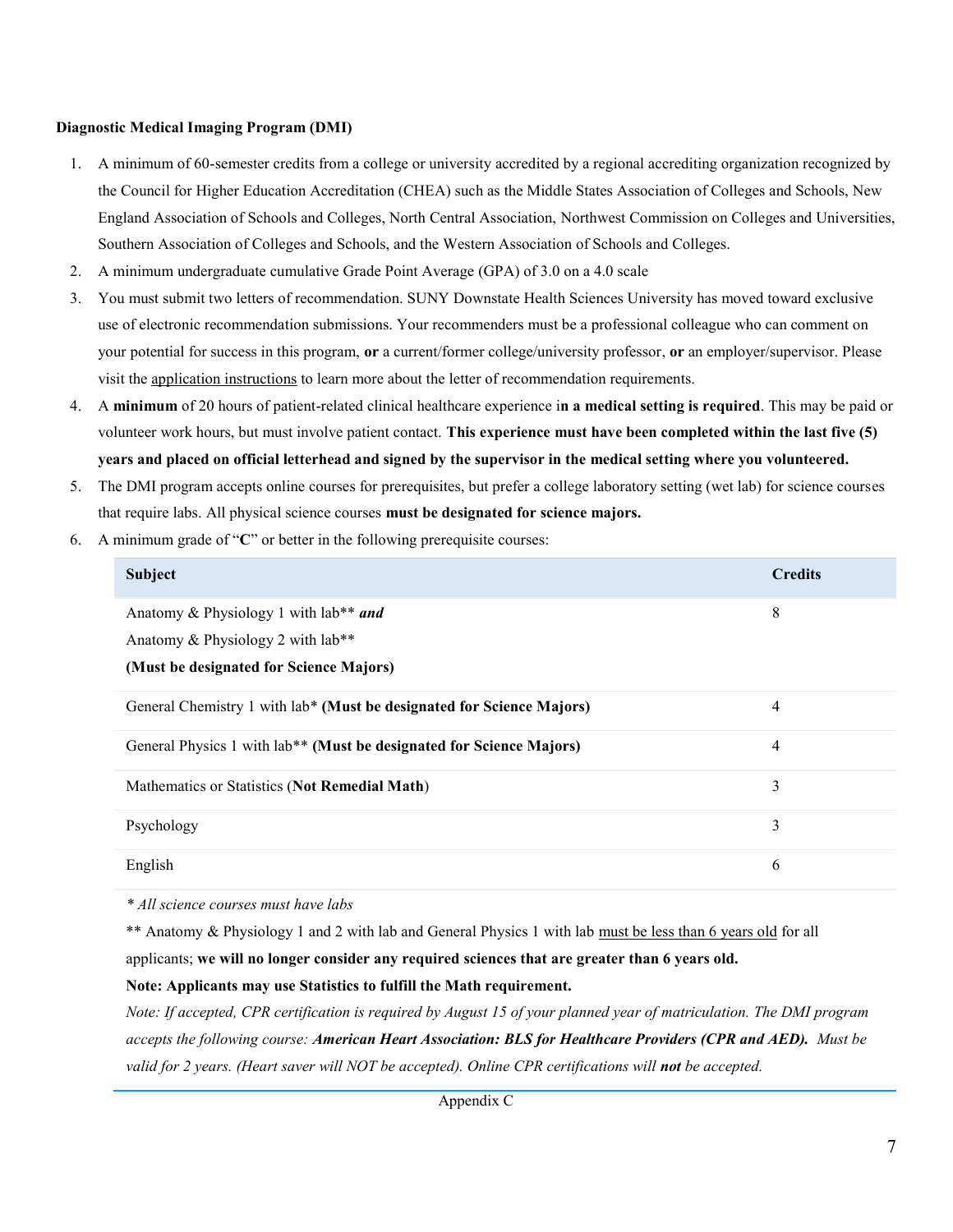# Program of Study

# Physical Therapy

| <b>Program Requirements</b> |             |               |                                                                                        |                                                                 |                |  |  |
|-----------------------------|-------------|---------------|----------------------------------------------------------------------------------------|-----------------------------------------------------------------|----------------|--|--|
|                             |             |               | Undergraduate Level - Summer Semester Courses (1 <sup>st</sup> year) (7.5 credits)     |                                                                 |                |  |  |
| <b>Term</b>                 | <b>Term</b> | Grade         |                                                                                        |                                                                 |                |  |  |
| <b>Planned</b>              | Completed   | <b>Earned</b> | Course #                                                                               | <b>Course Title</b>                                             | <b>Credits</b> |  |  |
|                             |             |               | <b>ANAT 3010</b>                                                                       | Human Gross Anatomy                                             | 6              |  |  |
|                             |             |               | <b>PHTH 3201</b>                                                                       | Professional Development I                                      | 1.5            |  |  |
|                             |             |               | Undergraduate Level - Fall Semester Courses (1st year) (18.5 credits)                  |                                                                 |                |  |  |
| Term                        | <b>Term</b> | Grade         |                                                                                        |                                                                 |                |  |  |
| <b>Planned</b>              | Completed   | <b>Earned</b> | Course #                                                                               | <b>Course Title</b>                                             | <b>Credits</b> |  |  |
|                             |             |               | INDI 3110                                                                              | Kinesiology                                                     | 3              |  |  |
|                             |             |               | <b>PHTH 3302</b>                                                                       | Patient/Client Management I                                     | 2.5            |  |  |
|                             |             |               | <b>PHTH 3303</b>                                                                       | Research Methods & Evidence-Based Practice                      | 2.5            |  |  |
|                             |             |               | <b>PHTH 3304</b>                                                                       | Physical Therapy Examination I                                  | 1.5            |  |  |
|                             |             |               | <b>PHTH 3402</b>                                                                       | Patient/Client Management II                                    | 3              |  |  |
|                             |             |               | <b>PHYS 3110</b>                                                                       | Principles of Human Physiology and Biochemistry                 | 6              |  |  |
|                             |             |               | Undergraduate Level - Spring Semester Courses (1 <sup>st</sup> year) (16 credits)      |                                                                 |                |  |  |
| Term                        | <b>Term</b> | Grade         |                                                                                        |                                                                 |                |  |  |
| <b>Planned</b>              | Completed   | <b>Earned</b> | Course #                                                                               | <b>Course Title</b>                                             | <b>Credits</b> |  |  |
|                             |             |               | <b>ANAT 3210</b>                                                                       | Human Neuroanatomy                                              | 2.5            |  |  |
|                             |             |               | <b>MSCI 3211</b>                                                                       | <b>Medical Sciences</b>                                         | $\overline{4}$ |  |  |
|                             |             |               | <b>PHTH 3205</b>                                                                       | Pathology                                                       | $\overline{2}$ |  |  |
|                             |             |               | <b>PHTH 3206</b>                                                                       | Musculoskeletal Physical Therapy I                              | $\mathfrak{Z}$ |  |  |
|                             |             |               | <b>PHTH 3207</b>                                                                       | Principles of Education in Physical Therapy                     | $\overline{2}$ |  |  |
|                             |             |               | <b>PHTH 3401</b>                                                                       | Physical Therapy Examination II                                 | 1              |  |  |
|                             |             |               | <b>PHYS 3212</b>                                                                       | Neurophysiology of Motor Control                                | 1.5            |  |  |
|                             |             |               | Doctoral Level - Summer Semester Courses (2 <sup>nd</sup> year) (12 credits)           |                                                                 |                |  |  |
| <b>Term</b>                 | <b>Term</b> | Grade         |                                                                                        |                                                                 |                |  |  |
| <b>Planned</b>              | Completed   | Earned        | Course #                                                                               | <b>Course Title</b>                                             | <b>Credits</b> |  |  |
|                             |             |               | <b>PTDP 6105</b>                                                                       | Motor Control and Motor Learning I                              | $\overline{2}$ |  |  |
|                             |             |               | PTDP 6107                                                                              | Clinical Electrophysiology                                      | 2.5            |  |  |
|                             |             |               | PTDP 6108                                                                              | Patient/Client Management III: Physical Agents                  | $2.0$          |  |  |
|                             |             |               | <b>PTDP 6206</b>                                                                       | Cardiovascular/Pulmonary Physical Therapy                       | 5              |  |  |
|                             |             |               | <b>PTDP 6305</b>                                                                       | Preventative Care and Health and Wellness                       | $\mathbf{1}$   |  |  |
|                             |             |               | Doctoral Level - Fall Semester Courses (2nd year) (18 credits)                         |                                                                 |                |  |  |
| <b>Term</b>                 | Term        | Grade         |                                                                                        |                                                                 |                |  |  |
| <b>Planned</b>              | Completed   | <b>Earned</b> | Course #                                                                               | <b>Course Title</b>                                             | <b>Credits</b> |  |  |
|                             |             |               | PTDP 6109                                                                              | Introduction to Clinical Practice                               | $\overline{c}$ |  |  |
|                             |             |               | <b>PTDP 6204</b>                                                                       | Musculoskeletal Physical Therapy II                             | 5              |  |  |
|                             |             |               | <b>PTDP 6205</b>                                                                       | Motor Control and Motor Learning II                             | $\overline{4}$ |  |  |
|                             |             |               | PTDP 6306                                                                              | Pediatric Physical Therapy                                      | 3              |  |  |
|                             |             |               | <b>PTDP 6308</b>                                                                       | Integumentary Physical Therapy: Prosthetics & Orthotics         | $\overline{4}$ |  |  |
|                             |             |               |                                                                                        |                                                                 |                |  |  |
|                             |             |               | Doctoral Level - Spring Semester Courses (2 <sup>nd</sup> year) (18.5 credits)         |                                                                 |                |  |  |
| Term                        | <b>Term</b> | Grade         |                                                                                        |                                                                 |                |  |  |
| <b>Planned</b>              | Completed   | Earned        | Course #                                                                               | <b>Course Title</b>                                             | <b>Credits</b> |  |  |
|                             |             |               | PTDP 6101                                                                              | Clinical Education I                                            | 8              |  |  |
|                             |             |               | PTDP 6110<br><b>PTDP 6113</b>                                                          | Capstone Project I                                              | 1              |  |  |
|                             |             |               |                                                                                        | Grand Rounds I                                                  | 0.5            |  |  |
|                             |             |               | <b>PTDP 6208</b>                                                                       | Neuromuscular Physical Therapy                                  | $\overline{4}$ |  |  |
|                             |             |               | PTDP 6307<br><b>PTDP 6311</b>                                                          | Radiology<br>Administration and Supervision in Physical Therapy | $\mathbf{1}$   |  |  |
|                             |             |               |                                                                                        |                                                                 | $\overline{2}$ |  |  |
|                             |             |               | <b>PSYH 5111</b><br>Doctoral Level – Summer Semester Courses (3rd year) (10.5 credits) | Psychiatry                                                      | $\overline{2}$ |  |  |
| Term                        | <b>Term</b> | Grade         |                                                                                        |                                                                 |                |  |  |
| Planned                     | Completed   | <b>Earned</b> | Course #                                                                               | <b>Course Title</b>                                             | <b>Credits</b> |  |  |
|                             |             |               | PTDP 6201                                                                              | Clinical Education II                                           | 9              |  |  |
|                             |             |               |                                                                                        |                                                                 |                |  |  |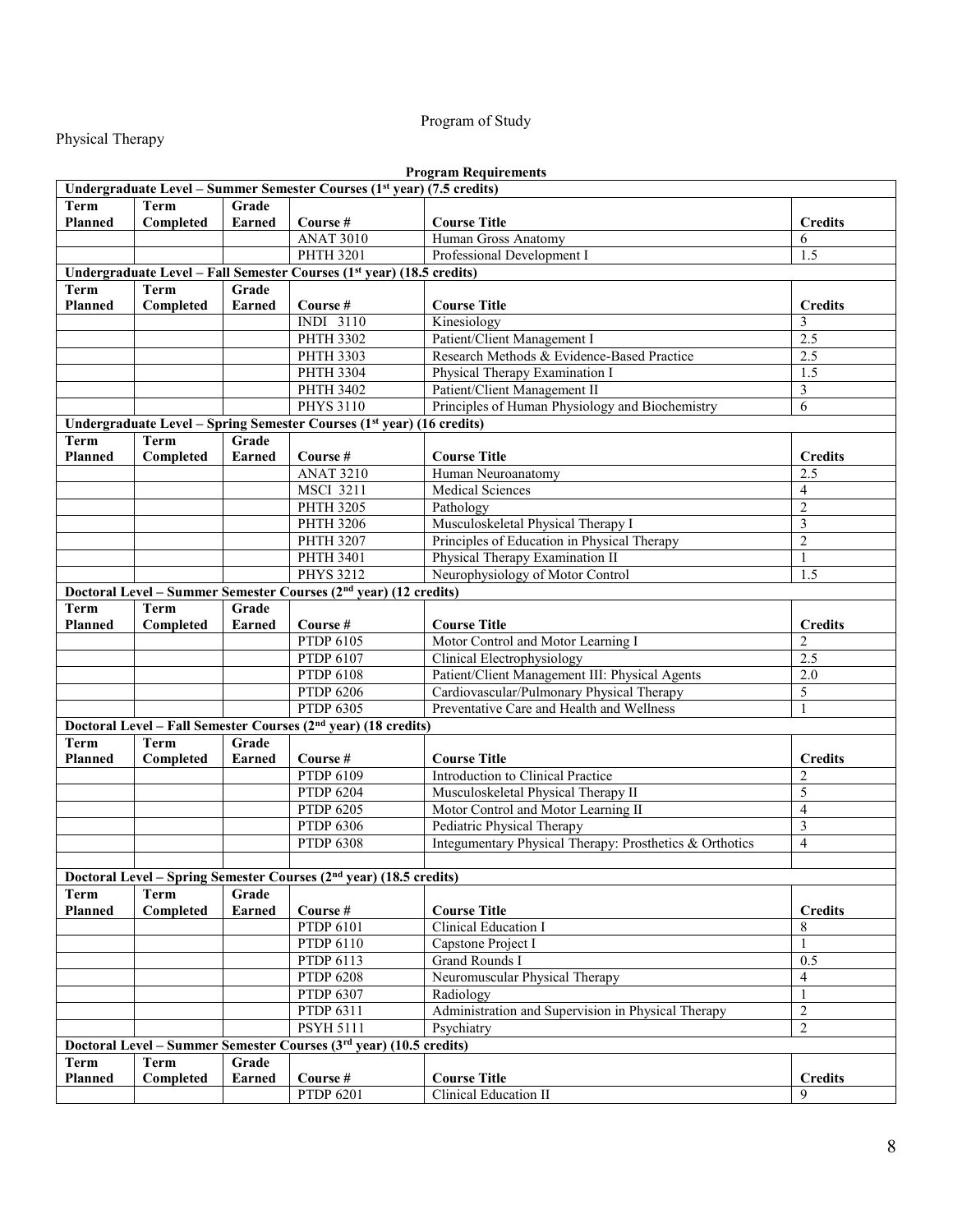|                |           |               | <b>PTDP 6210</b>                                                   | Capstone Project II                  |                |
|----------------|-----------|---------------|--------------------------------------------------------------------|--------------------------------------|----------------|
|                |           |               | PTDP 6213                                                          | Grand Rounds II                      | 0.5            |
|                |           |               | Doctoral Level - Fall Semester Courses (3rd year) (15.5 credits)   |                                      |                |
| Term           | Term      | Grade         |                                                                    |                                      |                |
| <b>Planned</b> | Completed | Earned        | Course $#$                                                         | <b>Course Title</b>                  | <b>Credits</b> |
|                |           |               | PTDP 6301                                                          | Clinical Education III               | 10             |
|                |           |               | <b>PTDP 6304</b>                                                   | Professional Development II          |                |
|                |           |               | <b>PTDP 6310</b>                                                   | Capstone Project III                 |                |
|                |           |               | PTDP 6313                                                          | <b>Grand Rounds III</b>              | 0.5            |
|                |           |               | <b>PTDP 6404</b>                                                   | Pharmacology                         | 2              |
|                |           |               | <b>PTDP 6406</b>                                                   | Musculoskeletal Physical Therapy III |                |
|                |           |               | Doctoral Level – Spring Semester Courses $(3rd$ year) (16 credits) |                                      |                |
| Term           | Term      | Grade         |                                                                    |                                      |                |
| <b>Planned</b> | Completed | <b>Earned</b> | Course $#$                                                         | <b>Course Title</b>                  | <b>Credits</b> |
|                |           |               | <b>PTDP 6401</b>                                                   | Clinical Education IV                | 12             |
|                |           |               | <b>PTDP 6402</b>                                                   | <b>Grand Rounds IV</b>               |                |
|                |           |               | <b>PTDP 6405</b>                                                   | Differential Diagnosis               | $\overline{c}$ |
|                |           |               | <b>PTDP 6410</b>                                                   | Capstone Project IV                  |                |
|                |           |               |                                                                    | <b>TOTAL CREDITS REOUIRED</b>        | 132.5          |

Diagnostic Medical Imaging

|                | <b>Junior Year - Fall Semester Courses (16 credits</b> |               |                  |                                                   |                |
|----------------|--------------------------------------------------------|---------------|------------------|---------------------------------------------------|----------------|
| <b>Term</b>    | <b>Term</b>                                            | Grade         |                  |                                                   |                |
| <b>Planned</b> | Completed                                              | <b>Earned</b> | Course#          | <b>Course Title</b>                               | <b>Credits</b> |
|                |                                                        |               | <b>ANAT 3105</b> | Introduction to Human Gross Anatomy               | 3              |
|                |                                                        |               | <b>DIMI 3101</b> | Sonography I (Abdominal and Ob/Gyn)               | $\overline{3}$ |
|                |                                                        |               | <b>DIMI 3102</b> | Sonographic Physics I                             | 3              |
|                |                                                        |               | <b>DIMI 3106</b> | Human Physiology                                  | $\overline{3}$ |
|                |                                                        |               | <b>DIMI 3108</b> | Scanning Skills Lab                               | -1             |
|                |                                                        |               | <b>DIMI 3110</b> | Clinical Internship I                             | $\overline{2}$ |
|                |                                                        |               | <b>DIMI 3235</b> | Monitoring and Assistance of the Patient          | $\mathbf{1}$   |
|                | Junior Year - Spring Semester Courses (18 credits)     |               |                  |                                                   |                |
| <b>Term</b>    | <b>Term</b>                                            | Grade         |                  |                                                   |                |
| <b>Planned</b> | Completed                                              | Earned        | Course#          | <b>Course Title</b>                               | <b>Credits</b> |
|                |                                                        |               | <b>DIMI 3107</b> | Medical and Surgical Diseases of the Abdomen      | $\overline{2}$ |
|                |                                                        |               | <b>DIMI 3200</b> | Sonography II (Ob/Gyn and Abdomen)                | $\overline{4}$ |
|                |                                                        |               | <b>DIMI 3202</b> | Sonographic Physics II                            | 3              |
|                |                                                        |               | <b>DIMI 3208</b> | Obstetrics and Gynecology                         | $\overline{2}$ |
|                |                                                        |               | <b>DIMI 3210</b> | Clinical Internship II                            | $\overline{4}$ |
|                |                                                        |               | <b>DIMI 3217</b> | Cross-Sectional Anatomy of the Abdomen and Pelvis | 3              |
|                | Senior Year - Summer Semester Courses (7 credits)      |               |                  |                                                   |                |
| <b>Term</b>    | Term                                                   | Grade         |                  |                                                   |                |
| <b>Planned</b> | Completed                                              | Earned        | Course#          | <b>Course Title</b>                               | <b>Credits</b> |
|                |                                                        |               | <b>DIMI 4009</b> | Cardiology                                        | $\overline{2}$ |
|                |                                                        |               | <b>DIMI 4010</b> | Clinical Internship III                           | 3              |
|                |                                                        |               | <b>DIMI 4013</b> | Vascular Principles and Instrumentation           | $\mathbf{1}$   |
|                |                                                        |               | <b>DIMI 4015</b> | <b>Introduction to Medical Statistics</b>         | $\mathbf{1}$   |
|                | Senior Year - Fall Semester Courses (15 credits)       |               |                  |                                                   |                |
| Term           | <b>Term</b>                                            | Grade         |                  |                                                   |                |
| <b>Planned</b> | Completed                                              | <b>Earned</b> | Course #         | <b>Course Title</b>                               | <b>Credits</b> |
|                |                                                        |               | <b>ADMN 3100</b> | Health Care Delivery in the U.S.                  | 1.5            |
|                |                                                        |               | <b>DIMI 4035</b> | <b>Case Presentations</b>                         |                |
|                |                                                        |               | <b>DIMI 4104</b> | Sonography III (Echocardiography)                 | $\overline{4}$ |
|                |                                                        |               | <b>DIMI 4106</b> | Cross-Sectional Anatomy of the Thorax and Head    | 3              |

#### **Program Requirements**